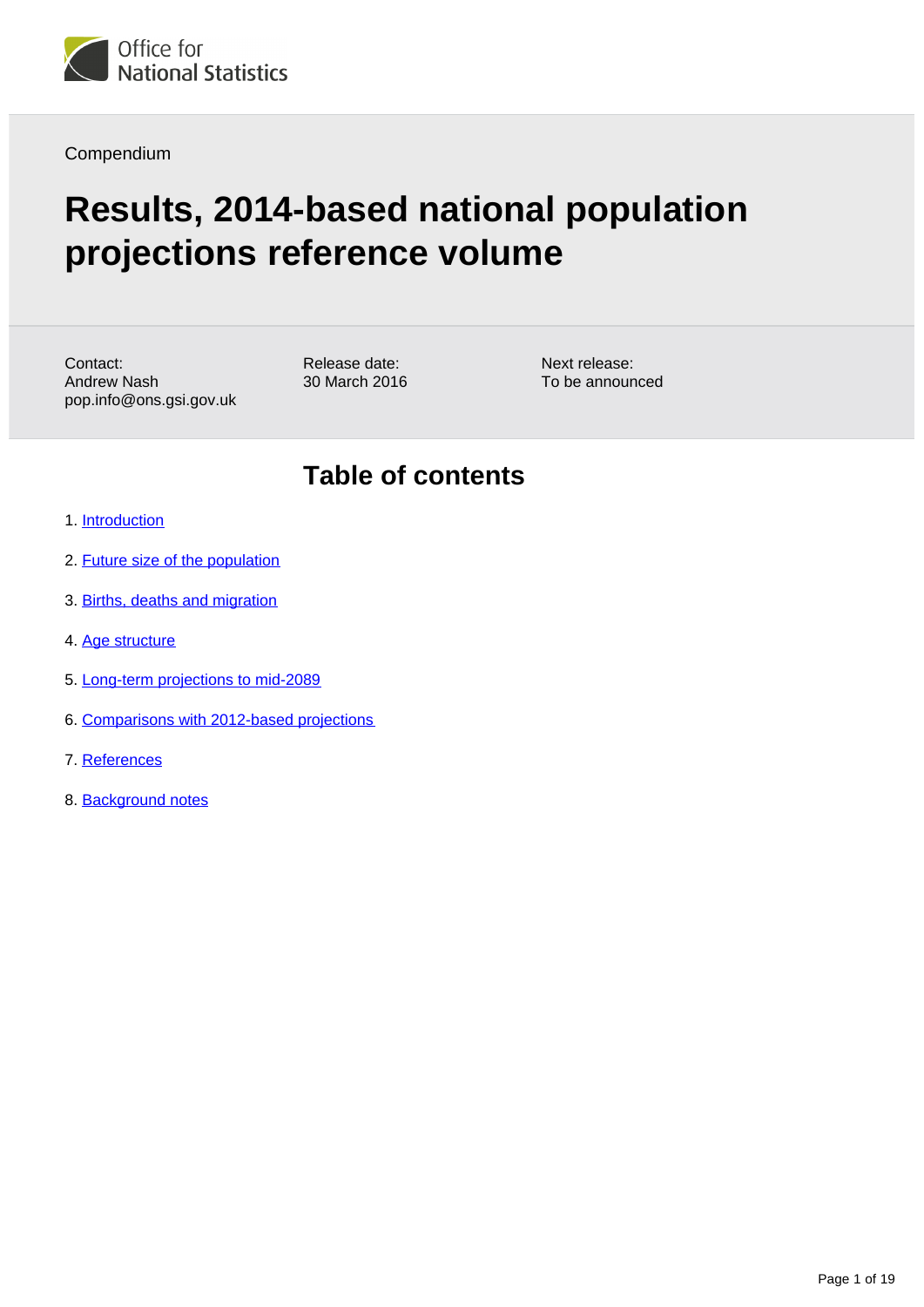## <span id="page-1-0"></span>**1 . Introduction**

This chapter presents the main findings from the 2014-based national population projections for the UK. Included are sections on:

- future size of the population
- age structure
- $\bullet$ comparison with the 2012-based population projections

Discussion of the results of the variant projections can be found in [Chapter 6](https://www.ons.gov.uk/peoplepopulationandcommunity/populationandmigration/populationprojections/compendium/nationalpopulationprojections/2014basedreferencevolumeseriespp2/chapter6variants2014basednationalpopulationprojectionsreferencevolume).

## <span id="page-1-1"></span>**2 . Future size of the population**

The UK population is projected to increase by 9.7 million (15%) over the next 25 years, from an estimated 64.6 million in mid-2014 to 74.3 million in mid-2039. Longer-term projections suggest that the population will continue rising beyond mid-2039, reaching 88.0 million by mid-2089. Figure 2.1 shows the estimated and projected population of the UK and its constituent countries between mid-1951 and mid-2089.



**Figure 2.1: Estimated and projected population, UK and its constituent countries, mid-1951 to mid-2089**

**Source: Office for National Statistics, NRS, NISRA**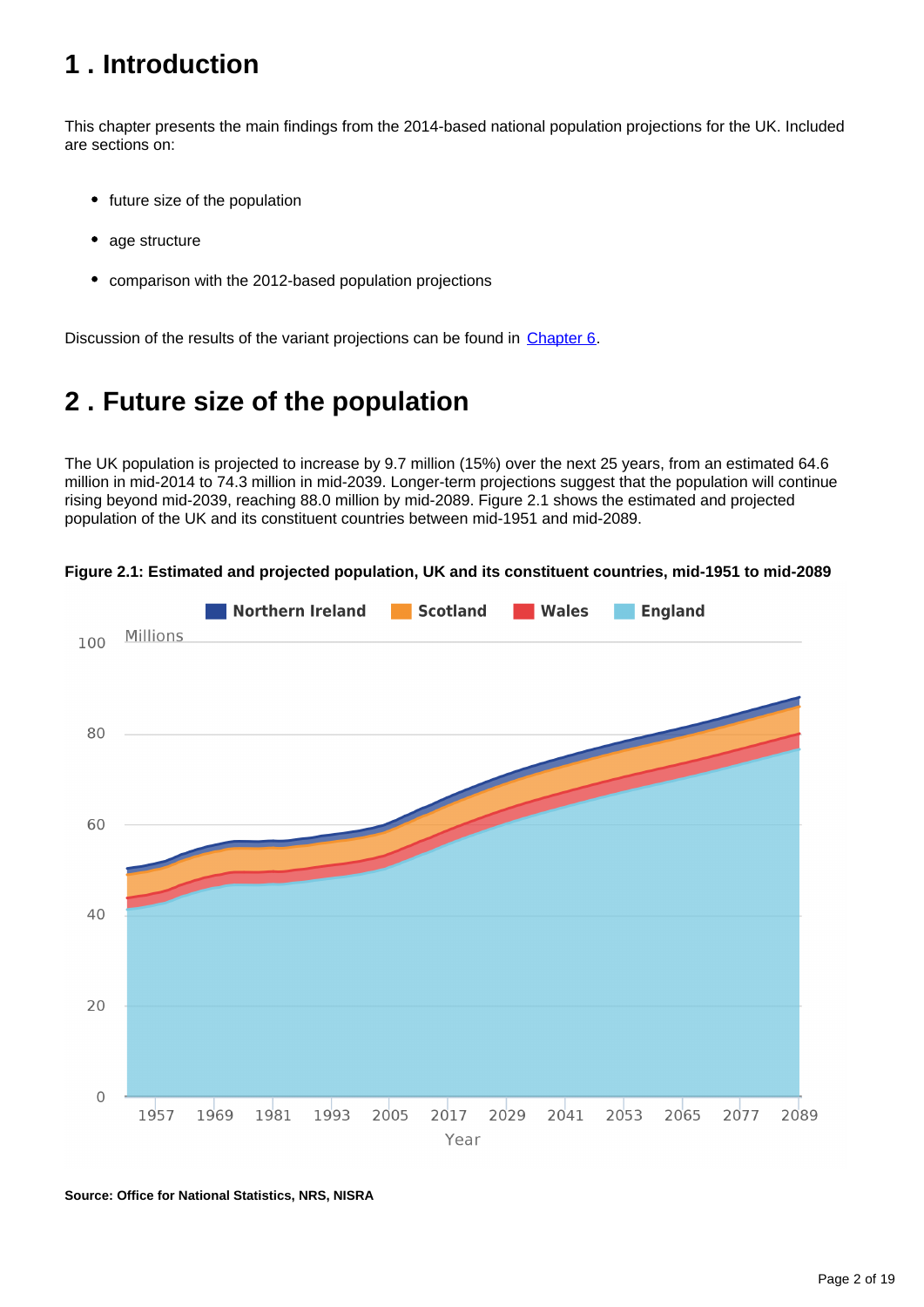The population of England is projected to increase by 17% by mid-2039. The population of other UK countries are also projected to increase, but at a slower rate. Northern Ireland is projected to increase by 10%, Scotland by 7% and Wales by 6% over the 25 year period to mid-2039. Beyond mid-2039, the populations of all 4 constituent countries are projected to rise; however, Northern Ireland projects very small year-on-year decreases in the late 2050s and 2060s before increasing to its peak in the longer-term. These small decreases in population are a result of the age and sex structure of the population of Northern Ireland leading to a slightly increased number of deaths, lower number of births and higher net out migration to other countries of the UK during this period.

## <span id="page-2-0"></span>**3 . Births, deaths and migration**

Of the 9.7 million projected increase in the population by mid-2039, 4.7 million (49%) is due to projected natural increase (more births than deaths) and 5.0 million (51%) is due to assumed net migration. Table 2.1 contains a breakdown of the components of population change of the UK population projections for the 5 year periods between mid-2014 and mid-2039.

The projected number of births and deaths are themselves partly dependent on the assumed level of net migration. As migration is concentrated at young adult ages, the assumed level of net migration affects the projected number of women of childbearing age and hence the projected number of births. Thus, about 68% of the projected increase in the population over the period mid-2014 to mid-2039 is either directly attributable to future migration (51% of projected growth), or indirectly attributable to future migration through its effect on births and deaths (17% of projected growth).

|                        |                   |                 |                 |                 |                 | millions        |
|------------------------|-------------------|-----------------|-----------------|-----------------|-----------------|-----------------|
|                        |                   | 2014 to<br>2019 | 2019 to<br>2024 | 2024 to<br>2029 | 2029 to<br>2034 | 2034 to<br>2039 |
| Population at<br>start |                   | 64.6            | 66.9            | 69.0            | 71.0            | 72.7            |
|                        | <b>Births</b>     | 3.9             | 4.0             | 4.0             | 4.0             | 4.1             |
|                        | Deaths            | 2.9             | 2.9             | 3.0             | 3.2             | 3.4             |
|                        | Natural<br>change | 1.1             | 1.2             | 1.0             | 0.8             | 0.6             |
|                        | Net migration     | 1.2             | 0.9             | 0.9             | 0.9             | 0.9             |
|                        | Total change      | 2.3             | 2.1             | 2.0             | 1.7             | 1.6             |
| Population at end      |                   | 66.9            | 69.0            | 71.0            | 72.7            | 74.3            |

### **Table 2.1: Projected components of change, UK, mid-2014 to mid-2039**

Source: Office for National Statistics

Notes:

1. Figures may not sum due to rounding

With the single exception of the year ending mid-1977, the UK gained population through natural increase every year throughout the 20th century. Figure 2.2 shows the estimated and projected number of births and deaths in the UK since the year ending mid-1971.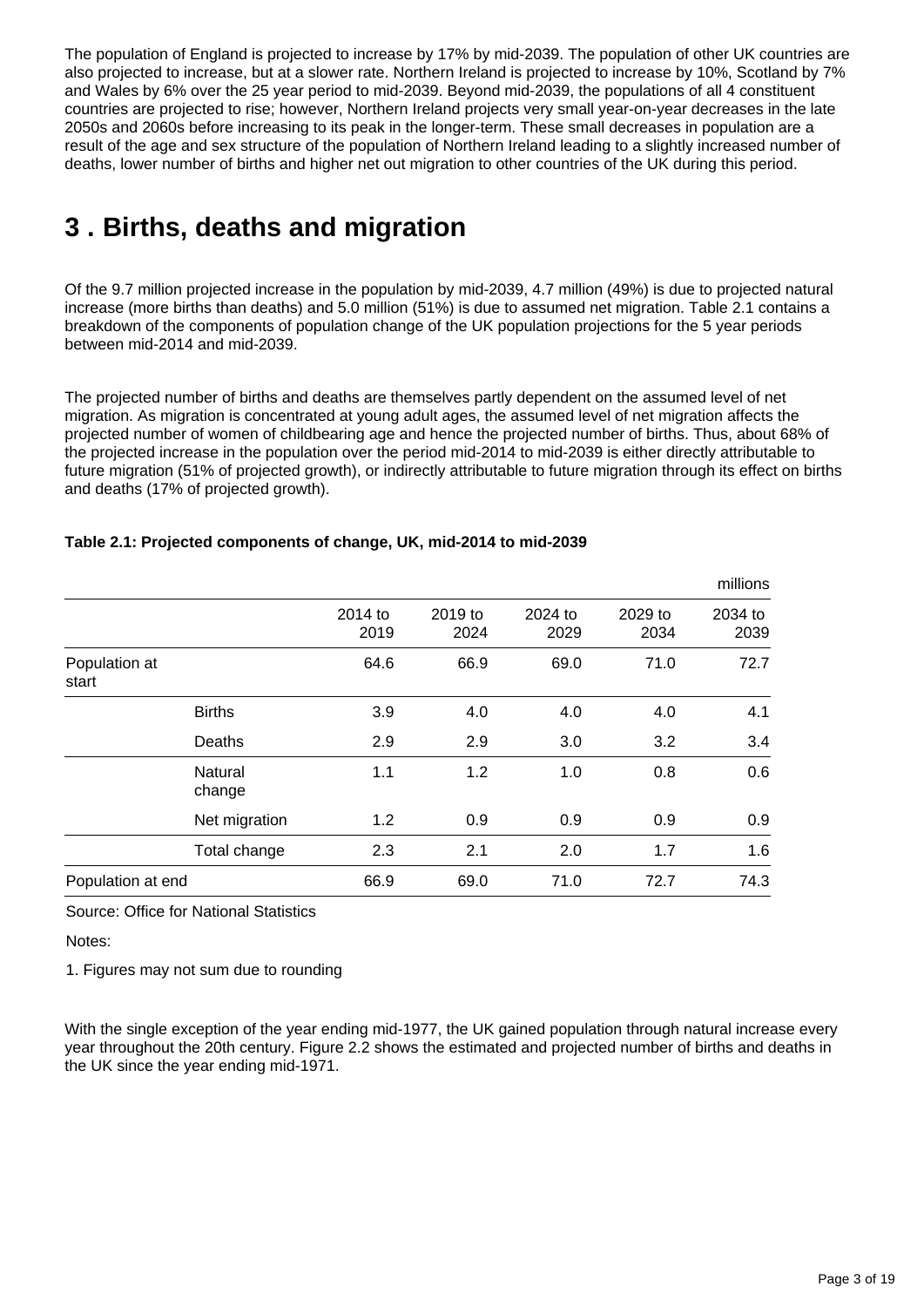



#### **Source: Office for National Statistics**

The equivalent charts for the constituent countries of the UK can be found in [appendices A to D of the Results](http://www.ons.gov.uk/peoplepopulationandcommunity/populationandmigration/populationprojections/compendium/nationalpopulationprojections/2015-10-29/summaryresults)  [report](http://www.ons.gov.uk/peoplepopulationandcommunity/populationandmigration/populationprojections/compendium/nationalpopulationprojections/2015-10-29/summaryresults) published on 29 October 2015.

The total fertility rate<sup>1</sup> for the UK in the first year of the projection takes into account the provisional estimate of the number of births, leading to a slight decrease in the total fertility rate compared with the previous year. The total fertility rate assumption then increases to 1.89 in the long-term. Figure 2.2 shows that after the initial dip in the year ending mid-2015, births are projected to rise until mid-2023, before declining slightly, then rising again from mid-2032.

The annual number of deaths tends to vary year-on-year but has generally been declining in the last few years. The projected number of deaths in the first year of the projection reflects the provisional estimate of deaths in the year to mid-2015 where a higher than expected number of deaths was recorded, particularly in the first quarter (January to March) of 2015<sup>2,3,4</sup>. The mortality assumption in the year to mid-2016 has been set more in line with previous rates. Thereafter, the number of deaths is projected to rise with the steep increase reflecting deaths to the large cohorts born after the Second World War and those born during the 1960s "baby boom".

It is assumed that annual net inward migration into the UK will be 185,000 persons per year from the year ending mid-2021 onwards. In the short-term, figures have been formulated to represent a transition from the last year of actual data to the long-term assumption. A short-term armed forces flow has been included to account for the planned return of home armed forces personnel and their dependants from Germany. International migration figures for the first year of the projection were set at a level higher than the mid-2014 estimate as published migration estimates for the first 3 quarters of the year to mid-2015 indicated a likely increase.

## <span id="page-3-0"></span>**4 . Age structure**

The age structure of the population is projected to change in future years as a result of past and projected changes in births, deaths and net migration. The main effects are summarised in Table 2.2 and Figure 2.3.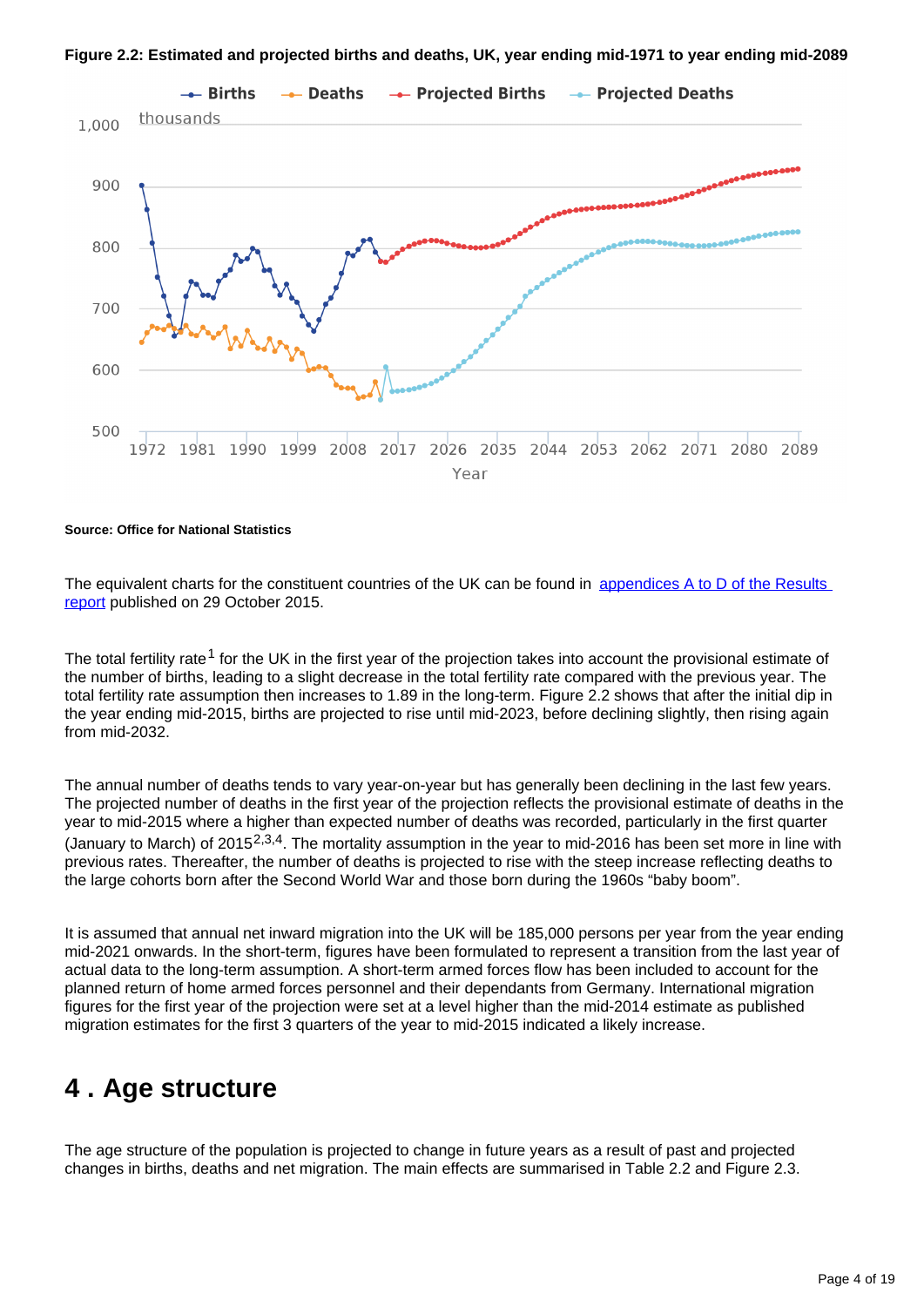### **Table 2.2: Projected population by age, UK, mid-2014 to mid-2039**

|                              |      |      |      |      |      | millions |
|------------------------------|------|------|------|------|------|----------|
| Ages                         | 2014 | 2019 | 2024 | 2029 | 2034 | 2039     |
| $0 - 14$                     | 11.4 | 12.0 | 12.3 | 12.3 | 12.3 | 12.4     |
| 15-29                        | 12.6 | 12.4 | 12.3 | 12.6 | 13.2 | 13.5     |
| 30-44                        | 12.7 | 12.9 | 13.6 | 13.7 | 13.3 | 13.2     |
| 45-59                        | 13.0 | 13.4 | 12.9 | 12.6 | 12.7 | 13.4     |
| 60-74                        | 9.7  | 10.4 | 11.1 | 12.0 | 12.4 | 12.0     |
| 75 and over                  | 5.2  | 5.8  | 7.0  | 7.8  | 8.7  | 9.9      |
| 75-84                        | 3.7  | 4.1  | 4.9  | 5.4  | 5.6  | 6.3      |
| 85 & over                    | 1.5  | 1.7  | 2.0  | 2.4  | 3.2  | 3.6      |
| All ages                     | 64.6 | 66.9 | 69.0 | 71.0 | 72.7 | 74.3     |
| Median age (years)           | 40.0 | 40.2 | 40.9 | 41.6 | 42.3 | 42.9     |
| Under 16                     | 12.2 | 12.7 | 13.1 | 13.1 | 13.2 | 13.2     |
| Working age <sup>1</sup>     | 40.0 | 42.0 | 43.0 | 44.2 | 44.3 | 44.6     |
| Pensionable age <sup>1</sup> | 12.4 | 12.2 | 13.0 | 13.6 | 15.2 | 16.5     |

Source: Office for National Statistics

Notes:

1. Working age and pensionable age populations based on State Pension age for given year. Between 2012 and 2018, State Pension age will change from 65 years for men and 61 years for women, to 65 years for both sexes. Between 2019 and 2020, State Pension age will change from 65 years to 66 years for both men and women. Between 2026 and 2027 SPA will increase to 67 years and between 2044 and 2046 to 68 years for both sexes. This is based on SPA under the 2014 Pensions Act

2. Figures may not sum due to rounding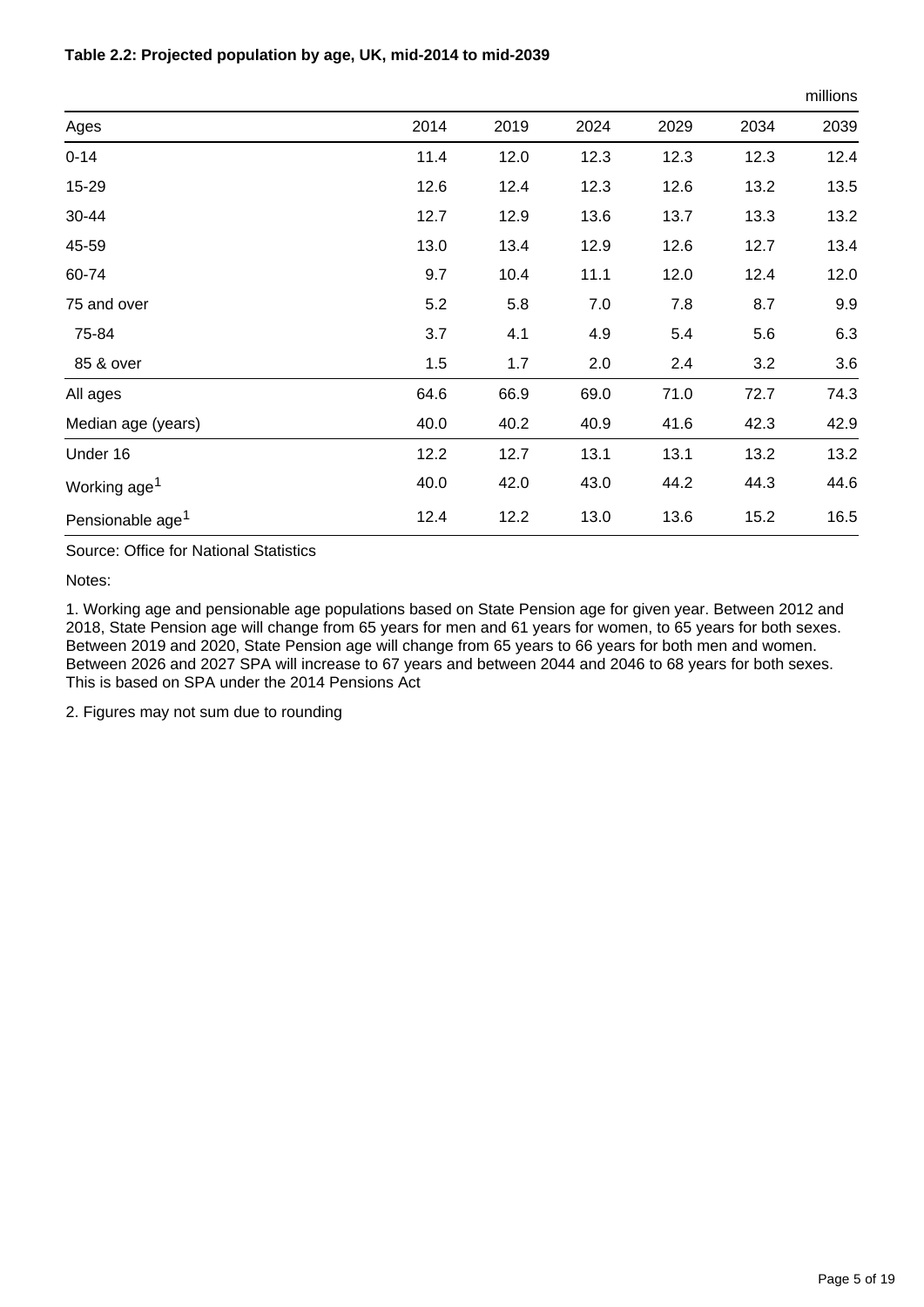

### **Figure 2.3: Percentage age distribution, UK, mid-1971 to mid-2089**

**Source: Office for National Statistics**

The equivalent charts for the constituent countries of the UK can be found in appendices A to D of the Results [report](http://www.ons.gov.uk/peoplepopulationandcommunity/populationandmigration/populationprojections/compendium/nationalpopulationprojections/2015-10-29/summaryresults) published on 29 October 2015.

The age structure is projected to become gradually older, with the median age of the population increasing from 40.0 years in mid-2014 to 42.9 years in mid-2039. Longer-term projections show continuing ageing, with the median age reaching 44.8 years by mid-2089.

Particularly notable is the projected increase in the population at older ages. By mid-2039, 13% of the population of the UK is projected to be aged 75 and over, compared with 8% in mid-2014. By mid-2089, this figure is projected to increase to 18%. The number of people aged 85 and over is projected to more than double by mid-2039, and the number of centenarians is projected to rise from 14,000 in mid-2014 to 83,000 in mid-2039 – nearly a 6 fold increase. The increase in the number of older people means that by mid-2039, 1 in 12 of the population is projected to be aged 80 or over.

### **Children and the population of working and pensionable ages**

Under legislation introduced by the Pensions Act 1995, women's State Pension age was due to be equalised with men's, rising from 60 years in 2010 to 65 years by 2020. Following this, both women's and men's State Pension age would have increased to 66 years by 2026 under the Pensions Act 2007 and would then rise to 67 years by 2036 and to 68 years by 2046.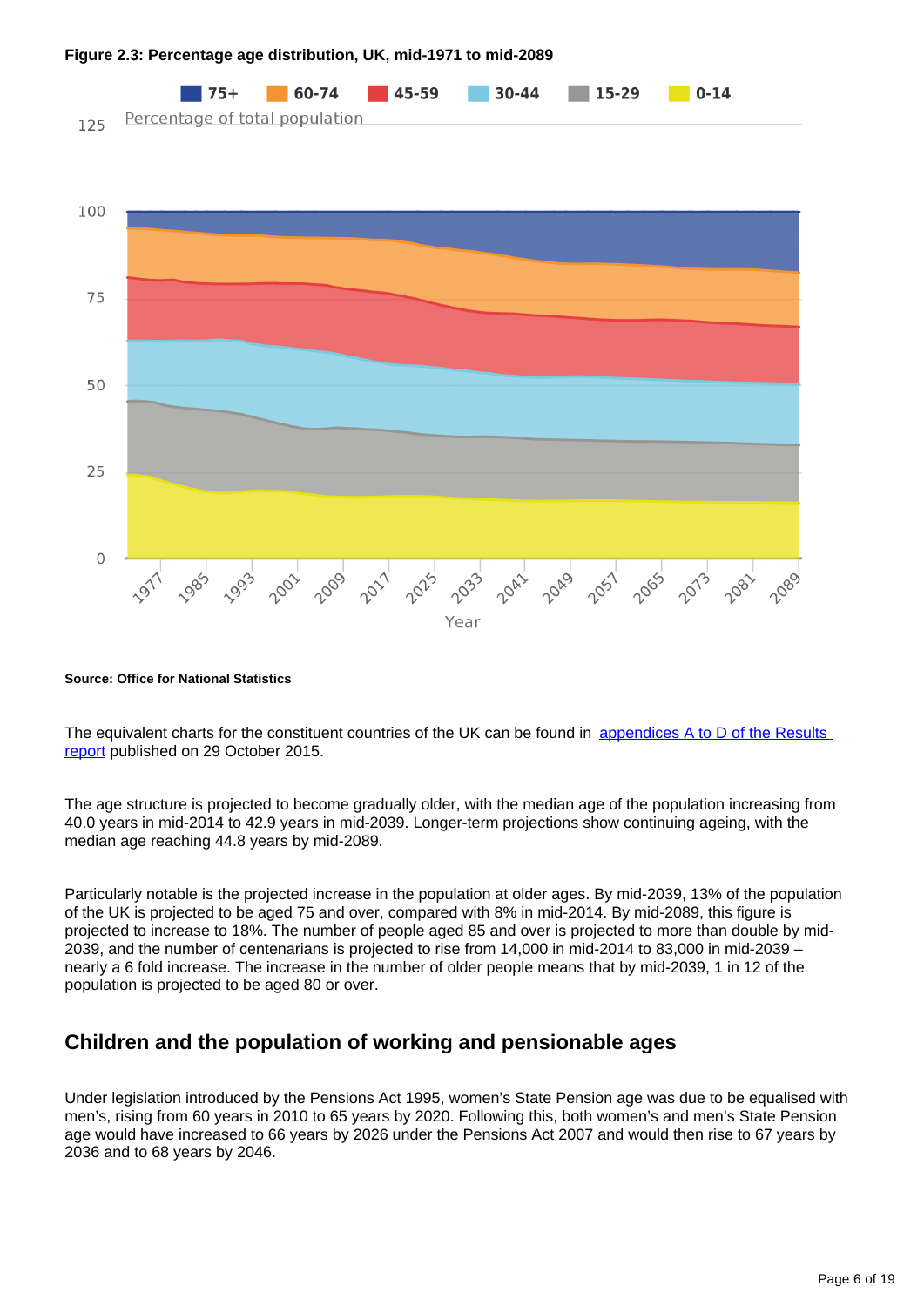Under the provisions of the Pensions Act 2011, this timetable was amended. The State Pension age will change from 65 years for men and 60 years for women to 66 years for both sexes between 2018 and 2020. To enable the increase to 66 to be implemented from 2018, the Act also amended the timetable for equalising women's State Pension age with men's so that women's State Pension age rises more quickly from 2016 to reach 65 by 2018. There will then follow an increase in 2 stages to 68 years for both sexes between 2034 and 2046.

The Pensions Act 2014<sup>5</sup> brought the increase in the State Pension age from 66 to 67 forward by 8 years. The State Pension age for men and women will now increase to 67 between 2026 and 2028.

The 2014-based projections presented in this report and on our website incorporate these changed definitions to State Pension age as they occur during the projection period.

### **Figure 2.4: Estimated and projected number of children and populations of working and pensionable ages, UK, mid-1971 to mid-2089**



#### **Source: Office for National Statistics**

**Notes:**

1. Working age and pensionable age populations based on State Pension age (SPA) for given year. Between 2012 and 2018, State Pension age will change from 65 years for men and 61 years for women, to 65 years for both sexes. Between 2019 and 2020, State Pension age will change from 65 years to 66 years for both men and women. Between 2026 and 2027, State Pension age will increase to 67 years and between 2044 and 2046 to 68 years for both sexes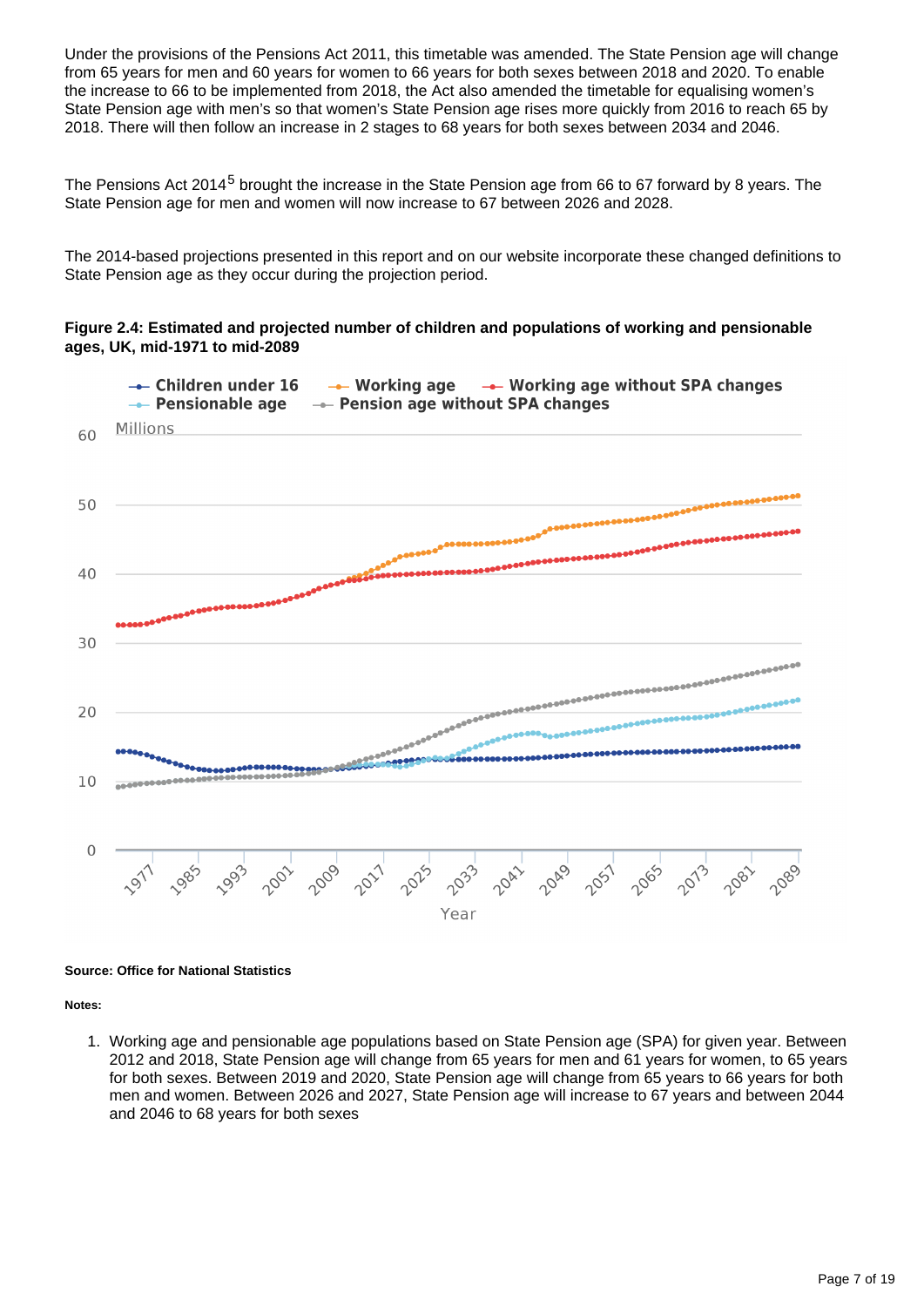The definition of the working age population used in this report is people aged between 16 and State Pension age. The size of the working population is affected by a number of different factors. This includes the level of net migration (much of which is young adults), the survivors of births 16 years earlier who enter the working age population and the size of the cohort about to leave the working age population and reach State Pension age.

The working age population is projected to rise by 11.4% from 40.0 million in mid-2014 to 44.6 million by mid-2039 and then reach 51.2 million by mid-2089. If State Pension age had remained at 65 years for men and 60 years for women, the population of working age would have been projected to rise from 39.2 million in mid-2014 to 41.1 million in mid-2039 and 46.1 million by mid-2089.

Despite increases in State Pension age, the population of pensionable age is projected to increase by 32.7% from 12.4 million in mid-2014 to 16.5 million by mid-2039. This increase is projected to continue in the long-term, reaching 21.7 million by mid-2089. Assuming State Pension age remained at 65 years for men and 60 years for women, the population of those of a State Pension age would have been projected to rise from 13.2 million in mid-2014 to 20.0 million by mid-2039, and to 26.9 million by mid-2089 (3.5 and 5.2 million higher, respectively, than with the current changes).

The number of children under the age of 16 is projected to rise by 8.8% between 2014 and 2039, from 12.2 million in mid-2014 to 13.2 million in mid-2039. The number is projected to increase to 15.0 million by mid-2089.

## **Dependency ratios**

Changes to the age structure will over time affect the proportion of dependants in the population. The dependency ratio is the number of children aged under 16 or the number of people of pensionable age (or the sum of the 2) per 1,000 people of working age. These figures provide an indication only of dependency, as in reality, full-time education ends and retirement starts at a range of ages. Research has shown that labour market changes have in the past been a more important factor than demographic trends in influencing real (economic) dependency<sup>6</sup>. Table 2.3 and Figure 2.5 show the estimated and projected dependency ratios for the UK

### **Table 2.3: Projected dependants per thousand persons of working age, UK, mid-2014 to mid-2039**

|                              |      |      | dependants per thousand of working age |      |      |      |  |
|------------------------------|------|------|----------------------------------------|------|------|------|--|
| Ages                         | 2014 | 2019 | 2024                                   | 2029 | 2034 | 2039 |  |
| Under 16                     | 304  | 303  | 305                                    | 297  | 298  | 296  |  |
| Pensionable age <sup>1</sup> | 310  | 290  | 301                                    | 308  | 344  | 370  |  |
| Total                        | 614  | 594  | 606                                    | 605  | 642  | 666  |  |

Source: Office for National Statistics

Notes:

1. Working age and pensionable age populations based on State Pension age for given year. Between 2012 and 2018, State Pension age will change from 65 years for men and 61 years for women, o 65 years for both sexes. Between 2019 and 2020, State Pension age will change from 65 years to 66 years for both men and women. Between 2026 and 2027 SPA will increase to 67 years and between 2044 and 2046 to 68 years for both sexes. This is based on SPA under the 2014 Pensions Act

2. Figures may not sum due to rounding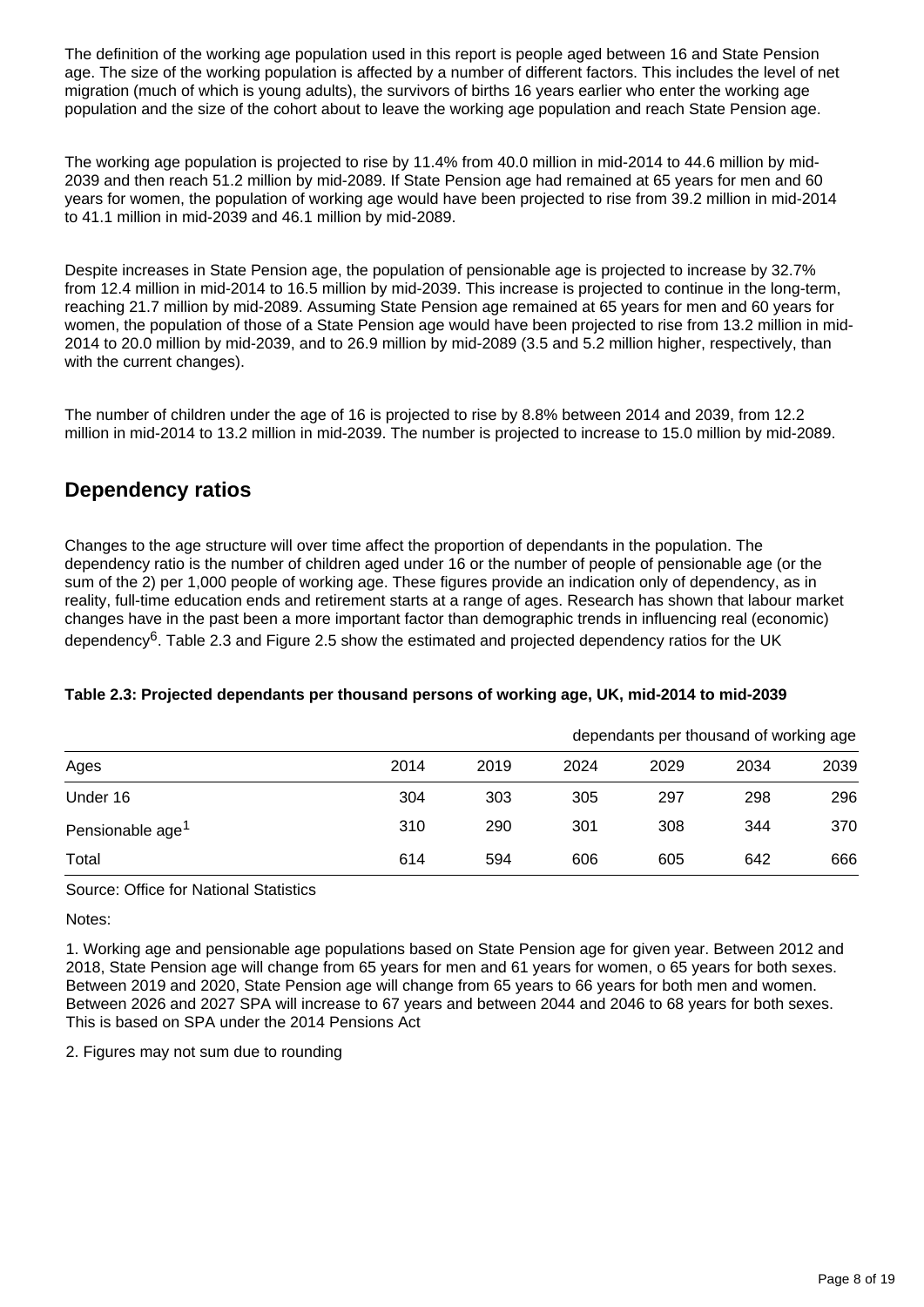### **Figure 2.5: Estimated and projected dependency ratios, total, children and pensionable ages, UK, mid-1971 to mid-2089**



#### **Source: Office for National Statistics**

#### **Notes:**

1. Working age and pensionable age populations based on State Pension age (SPA) for given year. Between 2012 and 2018, State Pension age will change from 65 years for men and 61 years for women, to 65 years for both sexes. Between 2019 and 2020, State Pension age will change from 65 years to 66 years for both men and women. Between 2026 and 2027, State Pension age will increase to 67 years and between 2044 and 2046 to 68 years for both sexes

The total dependency ratio (the number of dependants aged under 16 or of pensionable age per 1,000 of the working age population) for the UK was 614 in mid-2014. Over the period until mid-2020 when the State Pension age is set to rise to 66 years for both sexes, the total dependency ratio is projected to decline. The total dependency ratio then rises year-on-year with the exception of the timeframes when State Pension age rises to 67 and 68 years.

The longer-term projections suggest a total dependency ratio of 717 dependants per 1,000 persons of working age by mid-2089, which is similar to the ratios observed in the early 1970s. In the 1970s the majority of dependants were children, whereas longer-term projections comprise more dependants of pensionable age than those aged under 16. Research suggests that the cost of supporting a person aged 65 and over is, on average, greater than the cost of supporting a child<sup>7</sup>.

Without the changes to State Pension age, the total dependency ratio would be projected to increase to a much higher level, with 725 dependants per 1,000 people of working age by mid-2024, 809 by mid-2039 and 908 by mid-2089.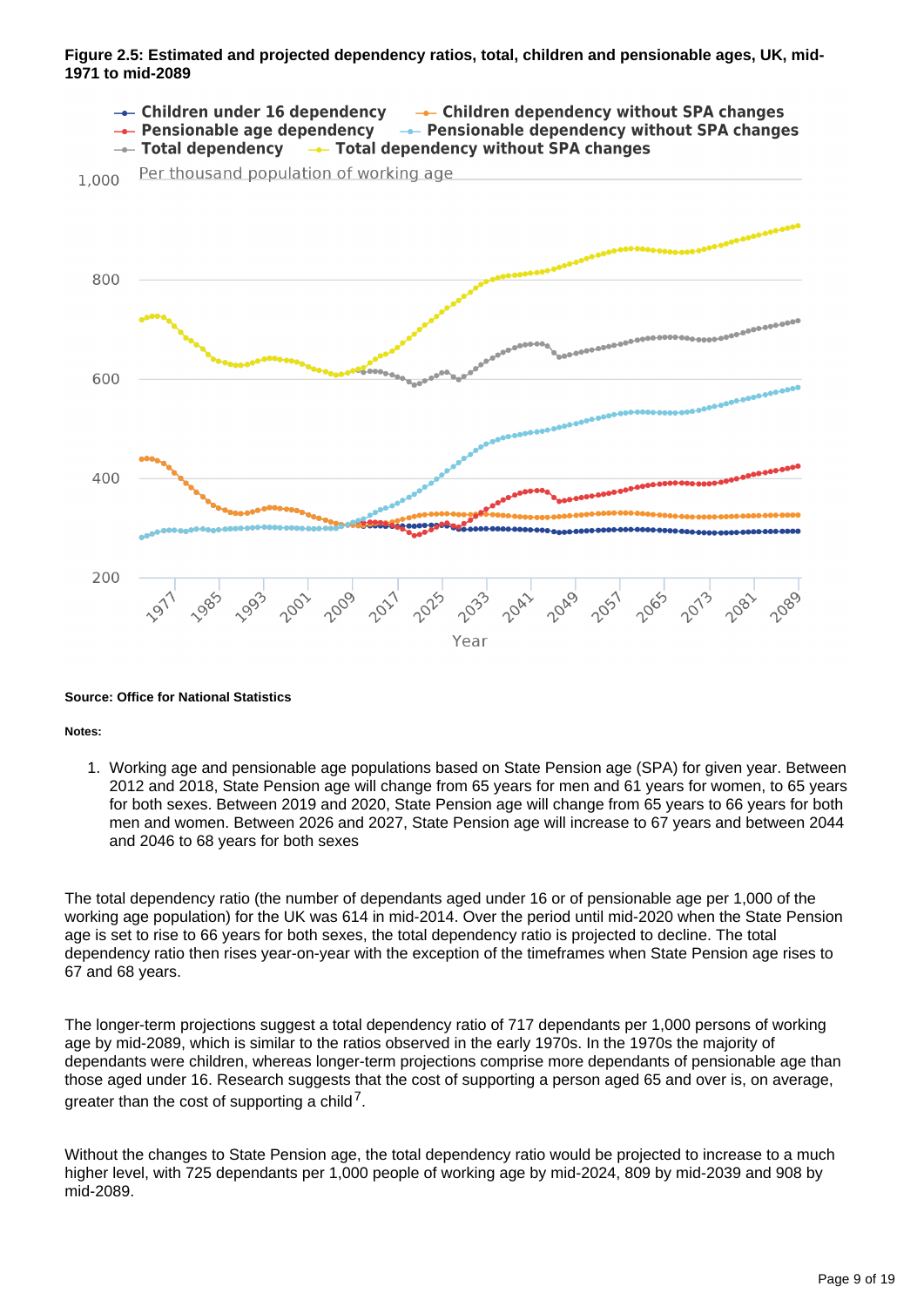The child dependency ratio (the number of children aged under 16 per 1,000 people of working age) declined markedly in the 1970s and 1980s. After some increases observed in the 1990s, it continued to decline to a ratio of 304 children per 1,000 people of working age in mid-2014. The child dependency ratio is projected to fluctuate over the next 75 years, but remain within a relatively narrow range. The highest expected ratio during the projection period (305 children per 1,000 people of working age) is expected in mid-2023, whilst the lowest ratio (290 children) is expected around mid-2074. The changes to State Pension age results in an increase to the working age population. Without these changes, the child dependency ratio would be slightly higher.

The pensionable age dependency ratio (the number of people of State Pension age per 1,000 people of working age) is affected more by the changes to the State Pension age and shows a very similar pattern to that of the total dependency ratio. The pensionable age dependency ratio is projected to fall from 310 per 1,000 persons of working age in mid-2014 to 284 by mid-2020. It then fluctuates before reaching a ratio of 424 pensioners per 1,000 persons of working age in mid-2089.

Without the changes in State Pension age, the pensionable age dependency ratio would have steadily risen over the projection period, reaching 398 pensioners per 1,000 persons of working age in mid-2024, 487 by mid-2039 and 582 by mid-2089. This is compared to 301, 370 and 424, respectively, based on the projections including the changes made to the State Pension age.

Figure 2.6 splits the pensionable age dependency ratio into 5 age bands (60 to 64 (females only), 65 to 68, 69 to 74, 75 to 84 and 85 and over). The first 2 bands represent the age groups which become part of the working age population by 2046. In mid-2014, persons aged 75 and over represented 42% of the population of pensionable age. This is projected to increase to 60% in mid-2039 and 68% by mid-2064.

Population ageing will be experienced to a greater or lesser extent in all Western countries. A report by Eurostat <sup>8</sup> based on the population projections in 2010 show that the UK will have proportionately fewer older people than most other EU countries over the coming decades.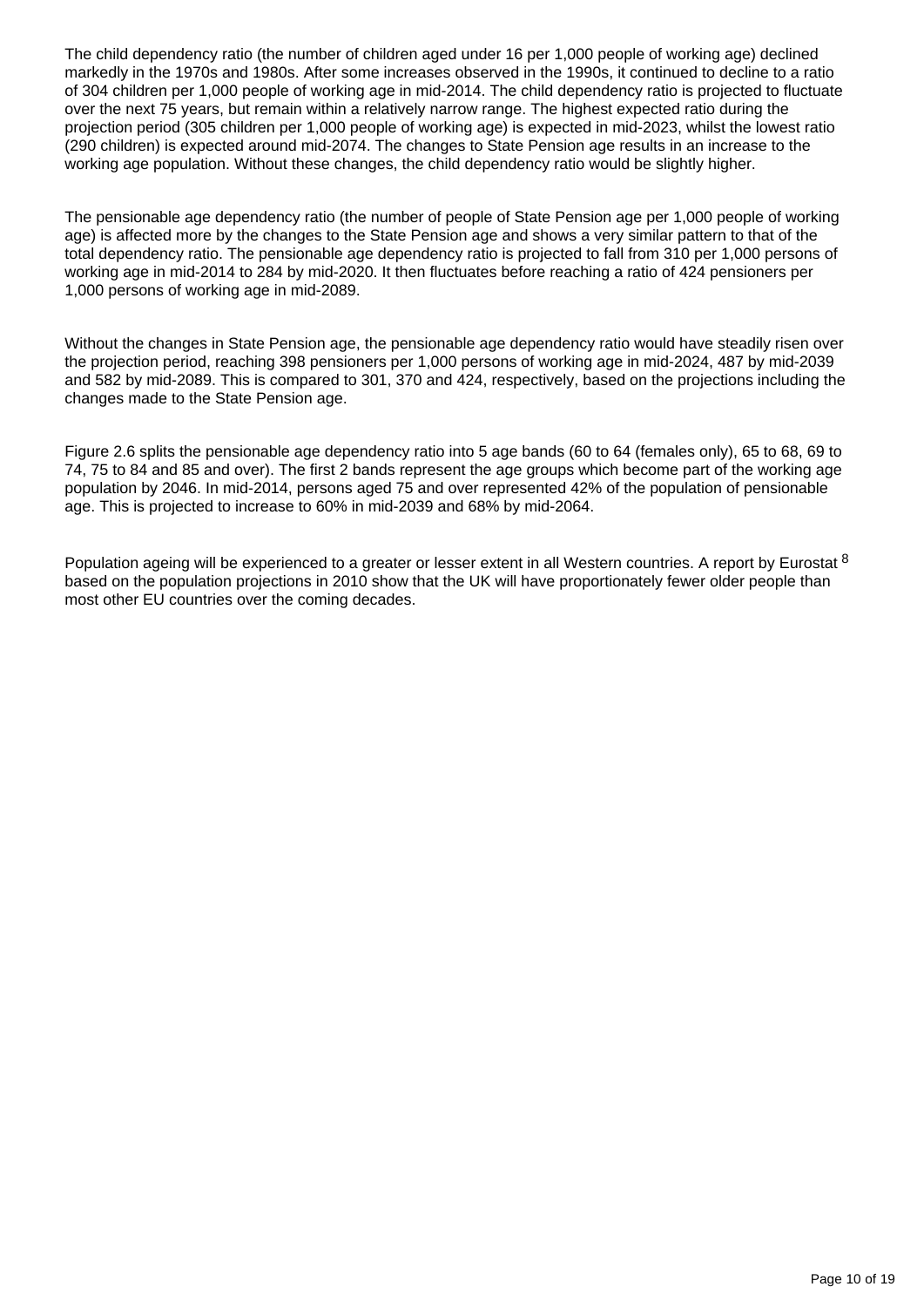

### **Figure 2.6: Estimated and projected pensionable age dependency ratio, by age of dependant, UK, mid-1971 to mid-2064**

#### **Source: Office for National Statistics**

**Notes:**

1. Working age and pensionable age populations based on State Pension age (SPA) for given year. Between 2012 and 2018, State Pension age will change from 65 years for men and 61 years for women, to 65 years for both sexes. Between 2019 and 2020, State Pension age will change from 65 years to 66 years for both men and women. Between 2026 and 2027, State Pension age will increase to 67 years and between 2044 and 2046 to 68 years for both sexes

## <span id="page-10-0"></span>**5 . Long-term projections to mid-2089**

The main focus of the projections is on the period to mid-2039. Longer-term projections have been discussed where appropriate. However, projections become increasingly uncertain the further they are carried forward into the future, as demographic trends change from those being assumed.

The annual number of births is projected to still be increasing in the long-term, reaching around 928,000 by mid-2089. The annual number of deaths is projected to reach around 825,000 by mid-2089. The excess of births over deaths (or "natural change") is projected to reach a peak of 237,000 in mid-2021, before reducing to a difference of 60,000 in mid-2060. After this point, the excess of births over deaths is projected to rise again on an annual basis to 104,000 in mid-2080, followed by fluctuation further into the projections. In the year ending mid-2089 the excess of births over deaths is projected to be 103,000. These patterns are mainly the result of the current age structure of the UK. The excess of births over deaths, combined with the assumed level of net inward migration, means that the UK population is projected to continue to rise strongly throughout the projection period, reaching 88.0 million by mid-2089.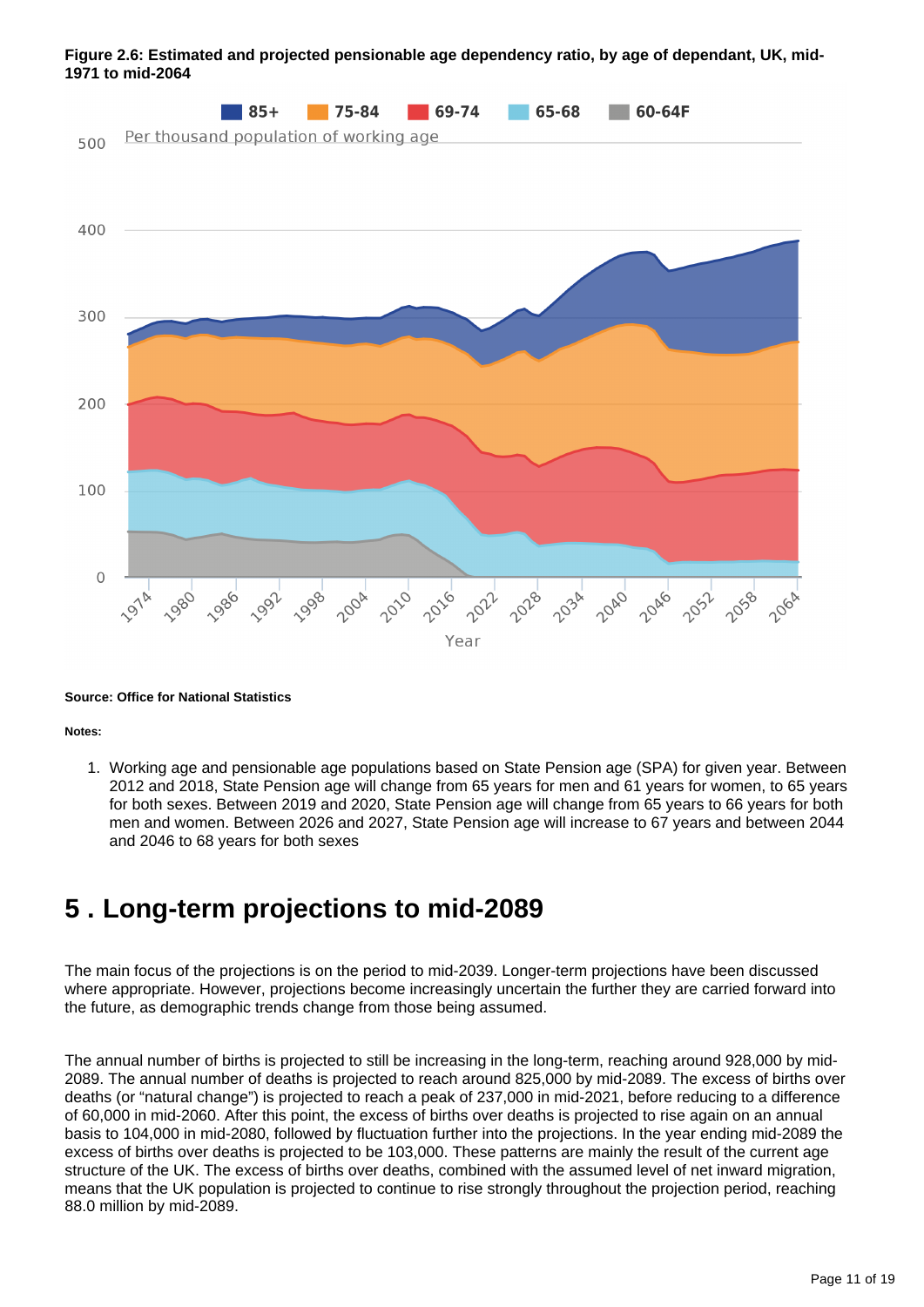Population increases are greatest at the older ages. The number of people aged 60 and over is projected to rise throughout the projection period, with nearly twice the number of people aged 60 and over by mid-2089 (29.3 million), compared with mid-2014 (14.9 million). However, the number of persons aged 80 and over is projected to rise even faster, doubling by mid-2039 and increasing to more than 3.5 times the mid-2014 estimate by mid-2089. This will have implications for health and social care resource.

Although these very long-term figures are subject to great uncertainty, they show the consequences that would follow if the long-term assumptions of fertility, mortality and migration were to be realised in practice.

[Longer-term projections to mid-2114](http://www.ons.gov.uk/peoplepopulationandcommunity/populationandmigration/populationprojections/bulletins/nationalpopulationprojections/2015-10-29/relateddata) are available for the principal projection released on 29 October 2015.

## <span id="page-11-0"></span>**6 . Comparisons with 2012-based projections**

The 2014-based population projections are different to the 2012-based projections as the 2014-based figures use the latest available population estimates (mid-2014) as the base year. Further to this, the underlying assumptions about fertility, mortality and migration have been reviewed. Revised assumptions have been adopted for the 2014 based projections.

### **Changes in assumptions**

Table 2.4 shows the long-term fertility, mortality and migration assumptions used in the 2014-based projections compared with those used for the 2012-based projections.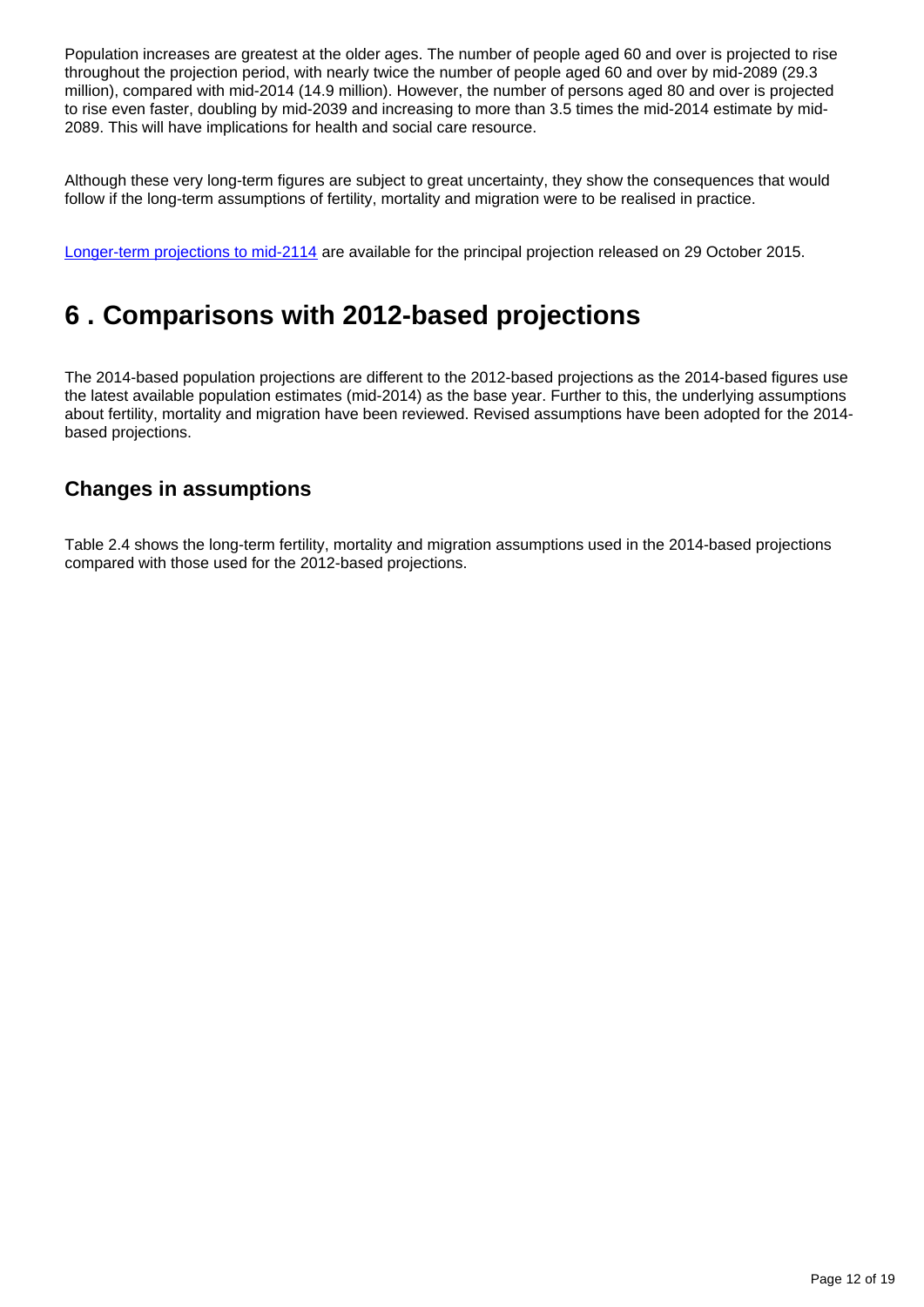### **Table 2.4: Long-term principal assumptions for the UK 2014-based national population projections compared with assumptions for the 2012-based projections**

|                                                               | Kingdom    | United England Wales Scotland |            |               | Northern<br>Ireland |
|---------------------------------------------------------------|------------|-------------------------------|------------|---------------|---------------------|
| Fertility – Long-term average number of children per<br>woman |            |                               |            |               |                     |
| 2014-based                                                    | 1.89       | 1.90                          | 1.90       | 1.70          | 2.00                |
| 2012-based                                                    | 1.89       | 1.90                          | 1.90       | 1.75          | 2.00                |
| Mortality - Expectation of life at birth in 2039 <sup>1</sup> |            |                               |            |               |                     |
| Males 2014-based                                              | 84.1       | 84.3                          | 83.4       | 82.3          | 83.3                |
| Males 2012-based                                              | 84.3       | 84.5                          | 83.8       | 82.2          | 83.5                |
| Females 2014-based                                            | 86.9       | 87.1                          | 86.4       | 85.0          | 86.5                |
| Females 2012-based                                            | 87.5       | 87.8                          | 87.1       | 85.7          | 87.0                |
| Net migration <sup>2</sup> – Annual long-term assumption      |            |                               |            |               |                     |
| 2014-based                                                    | $+185,000$ | $+170,$<br>500                | +4,<br>000 | $+9,500$      | $+1,000$            |
| 2012-based                                                    | $+165,000$ | $+150,$<br>000                | 000        | $+3, +12,000$ | 0                   |

Source: Office for National Statistics

Notes:

1. Expectations of life for 25 years ahead given as example year. Note these are period expectations of life based on the mid-year mortality rates assumed for the year 2039 and do not take account of the continuing improvement in mortality projected beyond 2039

2. Net migration includes international migration and cross-border migration between the countries of the UK

### **Fertility**

The long-term assumptions of completed family size for the UK and constituent countries remain the same as the 2012-based projections, except for Scotland where the completed family size is 0.5 children lower in the 2014 based projections compared with the 2012-based projections.

### **Mortality**

The 2014-based projections assume that rates of improvement will converge to 1.2% for most ages in mid-2039 and remain at 1.2% each year thereafter. Those born between 1925 and 1938 are assumed to experience higher rates of improvement than 1.2% in mid-2039, while those born before 1922 are assumed to experience annual rates of improvement below 1.2%. These are the same assumptions for the rates of mortality improvement in the target year as those used in the 2012-based projections (where the target year was mid-2037). The projected period life expectancy at birth for mid-2039 are around 0.2 years lower than in previous projections for males and 0.6 years lower for females. This is because higher mortality rates have been assumed at nearly all ages and lower rates of mortality improvement at most ages over 65 in 2014 compared with those projected for 2014 in the 2012-based projections.

### **Migration**

The long-term assumption for net migration to the UK is +185,000 each year, +20,000 higher than the figure of +165,000 a year projected in the 2012-based projections.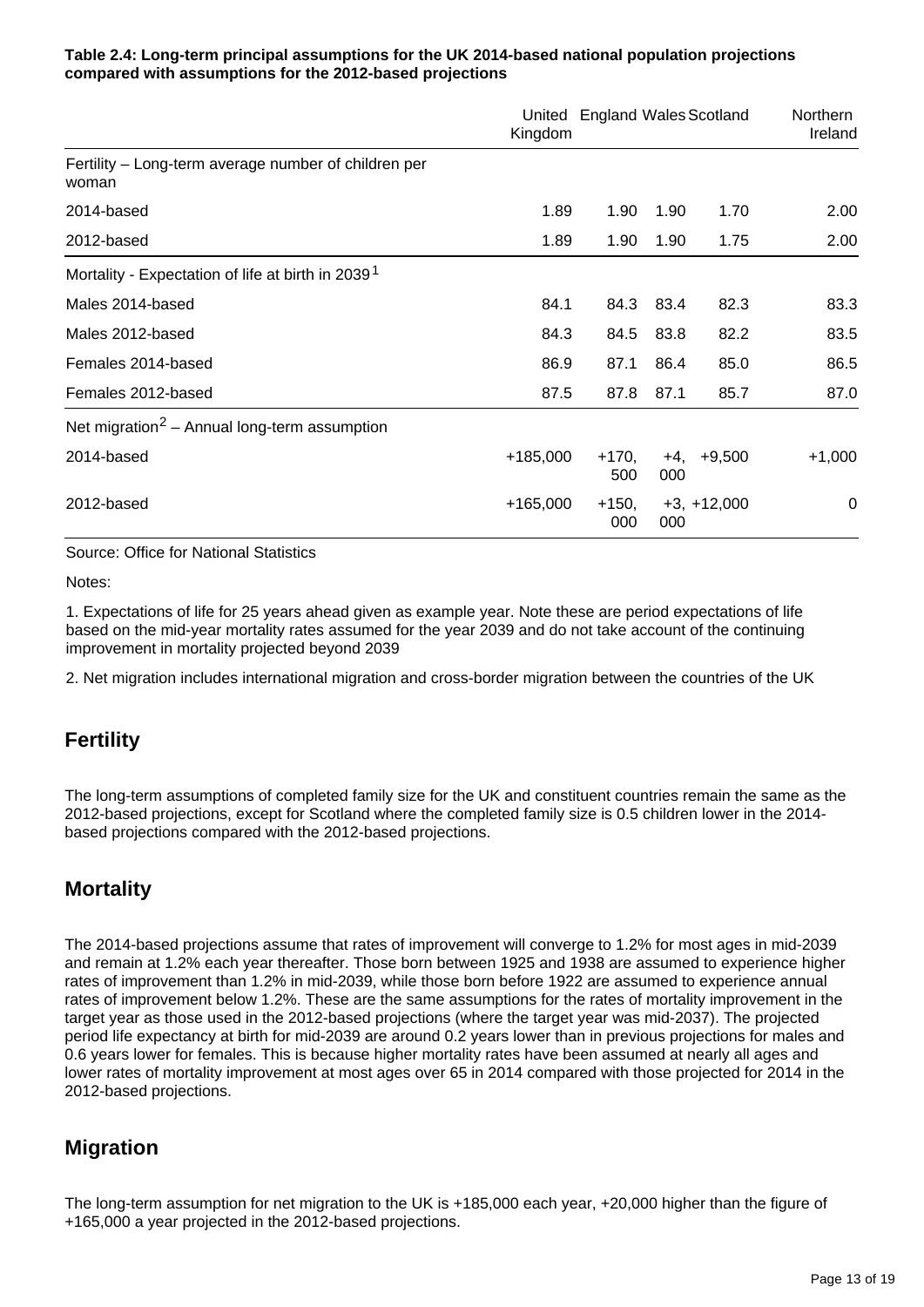The assumed level of annual net international migration to England is +170,500, which is 20,500 higher than for the 2012-based projections. For Wales and Northern Ireland, it is 1,000 higher at +4,000 and +1,000 a year respectively. The assumption for Scotland is 2,500 lower than in the 2012-based projections at +9,500. These changes reflect the most recent trends in international migration and advice from an expert academic advisory panel.

In the 2014-based projections, the methodology for setting assumptions for the flows between the countries of the UK was changed to using rates rather than a fixed number of migrants. These cross-border rates were applied to the population by age and sex each year taking into account the population size of both the origin and destination country. Using a rates-based method results in the projected number of migrants moving between countries of the UK varying year-on-year. For the 2012-based projections, the movement of people between countries of the UK was assumed to be constant in the long-term.

For the year ending mid-2039, England and Northern Ireland had a projected net outflow of migrants to other countries of the UK of -6,000 and -800 respectively (compared with long-term assumptions of -6,500 and 0 respectively in the 2012-based projections). Whereas Scotland had a projected net inflow of 5,500 and Wales a projected net inflow of 1,300 from other countries of the UK (compared with the 2012-based long-term assumptions of 3,500 and 3,000 respectively).

### **Base population**

Table 2.5 shows the estimated population change between mid-2012 and mid-2014 compared with the projected change from the 2012-based projections. At mid-2014, the estimated population of the UK was 86,000 higher than the projections for mid-2014 in the 2012-based projections.

|                                              |                       |                                      |             | thousands                |  |
|----------------------------------------------|-----------------------|--------------------------------------|-------------|--------------------------|--|
|                                              | Mid-year<br>estimates | 2012-based Difference<br>projections |             | Percentage<br>difference |  |
| Population at mid-2012                       | 63,705                | 63,705                               | $\mathbf 0$ | 0.0                      |  |
| Components of change (2012 to<br>2014)       |                       |                                      |             |                          |  |
| <b>Births</b>                                | 1,570                 | 1,606                                | $-36$       | $-2$                     |  |
| Deaths                                       | 1,131                 | 1,130                                | 1           | $\mathbf 0$              |  |
| Natural change                               | 438                   | 476                                  | $-38$       |                          |  |
| Net migration and other changes <sup>1</sup> | 453                   | 330                                  | 123         |                          |  |
| Total change                                 | 892                   | 806                                  | 86          |                          |  |
| Population at mid-2014                       | 64,597                | 64,511                               | 86          | $\mathbf 0$              |  |
| England                                      | 54,317                | 54,228                               | 89          | $\mathbf 0$              |  |
| Wales                                        | 3,092                 | 3,095                                | $-3$        | $-0$                     |  |
| Scotland                                     | 5,348                 | 5,346                                | 1           | 0                        |  |
| Northern Ireland                             | 1,840                 | 1,842                                | -1          | $-0$                     |  |

### **Table 2.5: Population change, mid-2012 to mid-2014: estimated change compared with 2012-based projected change, UK**

Source: Office for National Statistics

Notes:

1. Including net movements of Armed Forces and other small changes

2. Figures may not sum due to rounding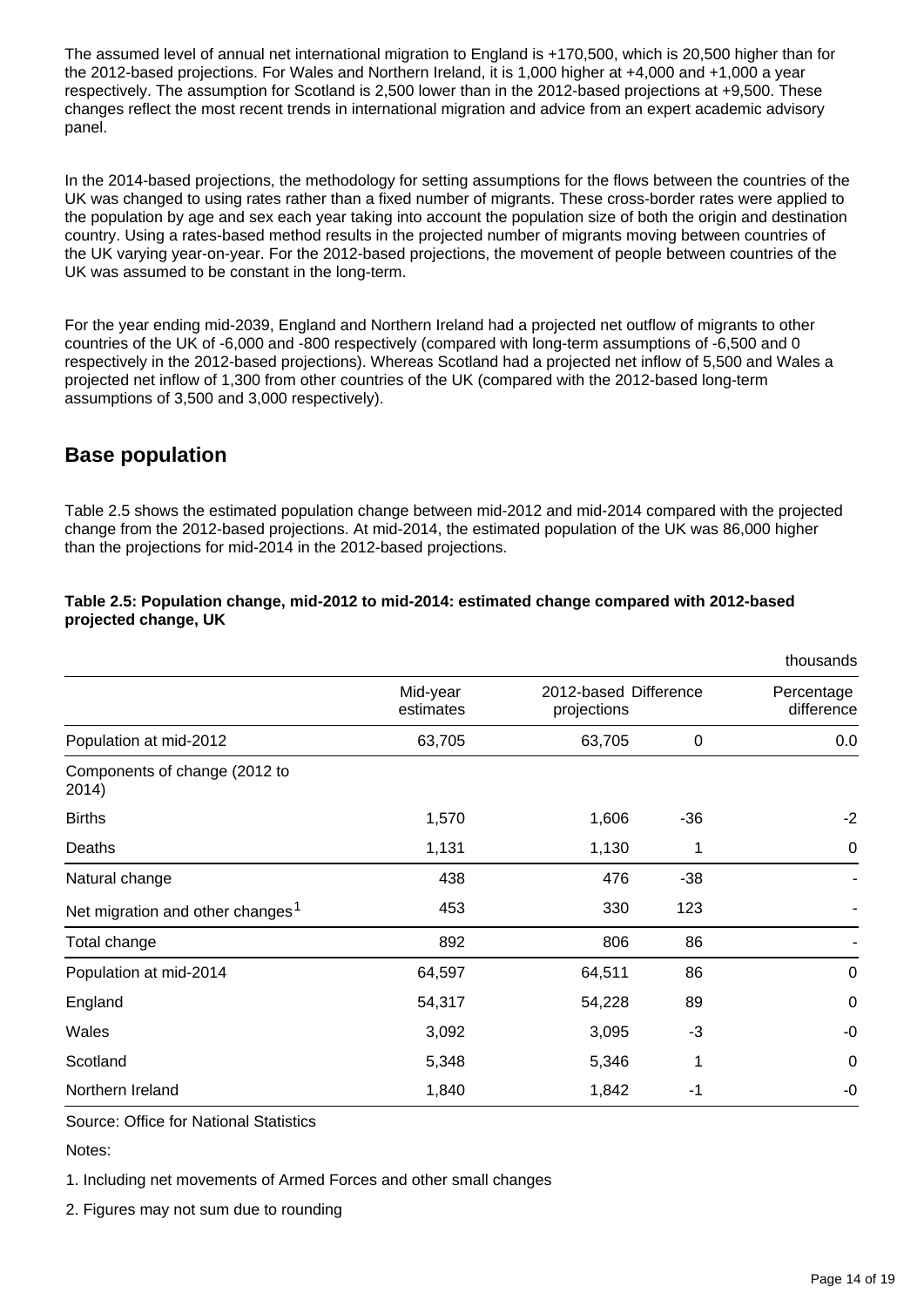### **Total UK population**

The 2014-based population projection for the UK is higher than in the 2012-based projections (Figure 2.7). This is partly attributable to the base 2014 population estimate being 86,000 higher in the 2014-based projection than in the 2012 projections. The remainder of the difference reflects changes in the age structure of the base population (which affects the numbers of projected births and deaths) and changes in assumptions made in the 2014 projections as described previously.



**Figure 2.7: 2012-based and 2014-based population projections, UK, mid-2014 to mid-2064**

#### **Source: Office for National Statistics**

Table 2.6 breaks down the change in the projected population between the 2014-based and 2012-based projections to differences in base population, births, deaths and net migration. Figures are shown 1 year, 10 years and 25 years into the projection.

For the UK, the changed assumptions result in there being around 141,000 fewer births, 198,000 more deaths and 502,000 more net migrants projected over the decade to mid-2024.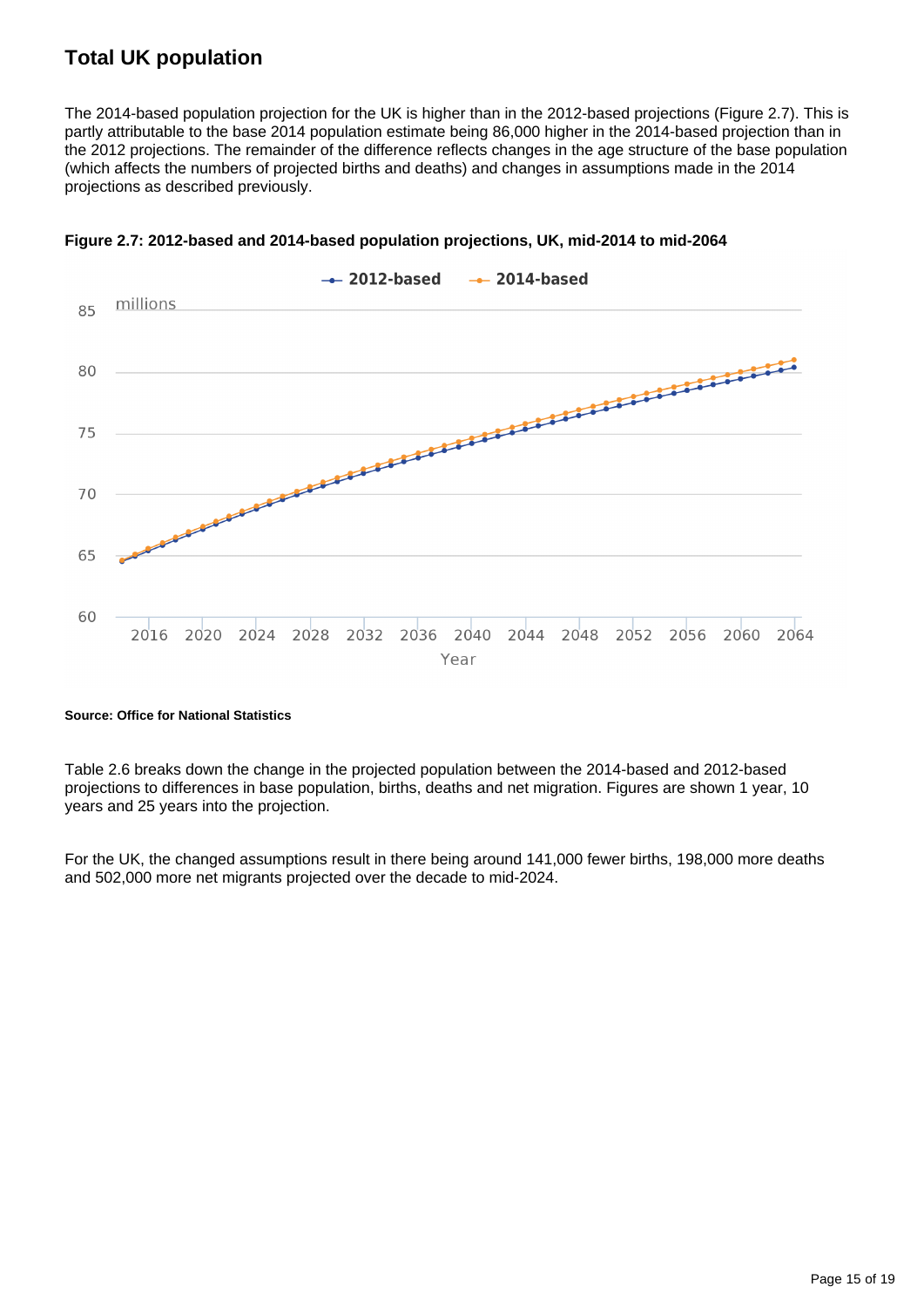|                           |                          |                          |                 |                    | Change due to difference in: |                     |                       |  |
|---------------------------|--------------------------|--------------------------|-----------------|--------------------|------------------------------|---------------------|-----------------------|--|
|                           | 2014-based<br>projection | 2012-based<br>projection | Total<br>change | Base<br>population | Projected<br>births          | Projected<br>deaths | Projected<br>migrants |  |
| Population at<br>mid-2015 |                          |                          |                 |                    |                              |                     |                       |  |
| England                   | 54,780                   | 54,613                   | 166             | 89                 | $-30$                        | $-47$               | 154                   |  |
| Wales                     | 3,101                    | 3,107                    | $-6$            | $-3$               | $-2$                         | $-4$                | 3                     |  |
| Scotland                  | 5,365                    | 5,365                    | $-1$            | 1                  | $-2$                         | -5                  | 5                     |  |
| Northern Ireland          | 1,851                    | 1,852                    | $-0$            | $-1$               | $-0$                         | $-1$                | 3                     |  |
| United Kingdom            | 65,097                   | 64,938                   | 160             | 86                 | $-34$                        | $-57$               | 165                   |  |
| Population at<br>mid-2024 |                          |                          |                 |                    |                              |                     |                       |  |
| England                   | 58,396                   | 58,073                   | 324             | 89                 | $-93$                        | $-165$              | 493                   |  |
| Wales                     | 3,187                    | 3,216                    | $-29$           | $-3$               | $-13$                        | $-13$               | $-0$                  |  |
| Scotland                  | 5,514                    | 5,564                    | $-49$           | 1                  | $-34$                        | $-15$               | $-2$                  |  |
| Northern Ireland          | 1,939                    | 1,935                    | 4               | $-1$               | $-1$                         | $-4$                | 11                    |  |
| United Kingdom            | 69,036                   | 68,788                   | 249             | 86                 | $-141$                       | $-198$              | 502                   |  |
| Population at<br>mid-2039 |                          |                          |                 |                    |                              |                     |                       |  |
| England                   | 63,282                   | 62,718                   | 563             | 89                 | $-26$                        | $-303$              | 803                   |  |
| Wales                     | 3,280                    | 3,332                    | $-52$           | $-3$               | $-17$                        | $-25$               | $-7$                  |  |
| Scotland                  | 5,701                    | 5,804                    | $-102$          | 1                  | $-73$                        | $-24$               | $-7$                  |  |
| Northern Ireland          | 2,021                    | 2,011                    | 10              | $-1$               | $6\phantom{1}6$              | -8                  | 13                    |  |
| United Kingdom            | 74,284                   | 73,865                   | 419             | 86                 | $-109$                       | $-359$              | 802                   |  |

### **Table 2.6: Change in UK projected population compared with 2012-based projections**

Notes:

1. Figures may not sum due to rounding

Source: Office for National Statistics

Table 2.6 shows that in England, the projected population is higher than in the 2012-based projections for all 3 years, but for Wales and Scotland, the projected population is lower than the 2012-based projections for all 3 years. The Northern Ireland 2014-based projection is higher than the 2012-based projection in mid-2024 and mid-2039 and is more or less the same at mid-2015. The largest relative difference is at mid-2039 for Scotland, where the 2014-based population projection is 1.8% lower than the 2012-based projection.

There has been a decrease in projected deaths across years for all countries and an increase in net migration for most countries. There has generally been a decrease in births projected in all countries with the exception of Northern Ireland, where projected births over the 25 years to mid-2039 are higher than the 2012-based projections.

thousands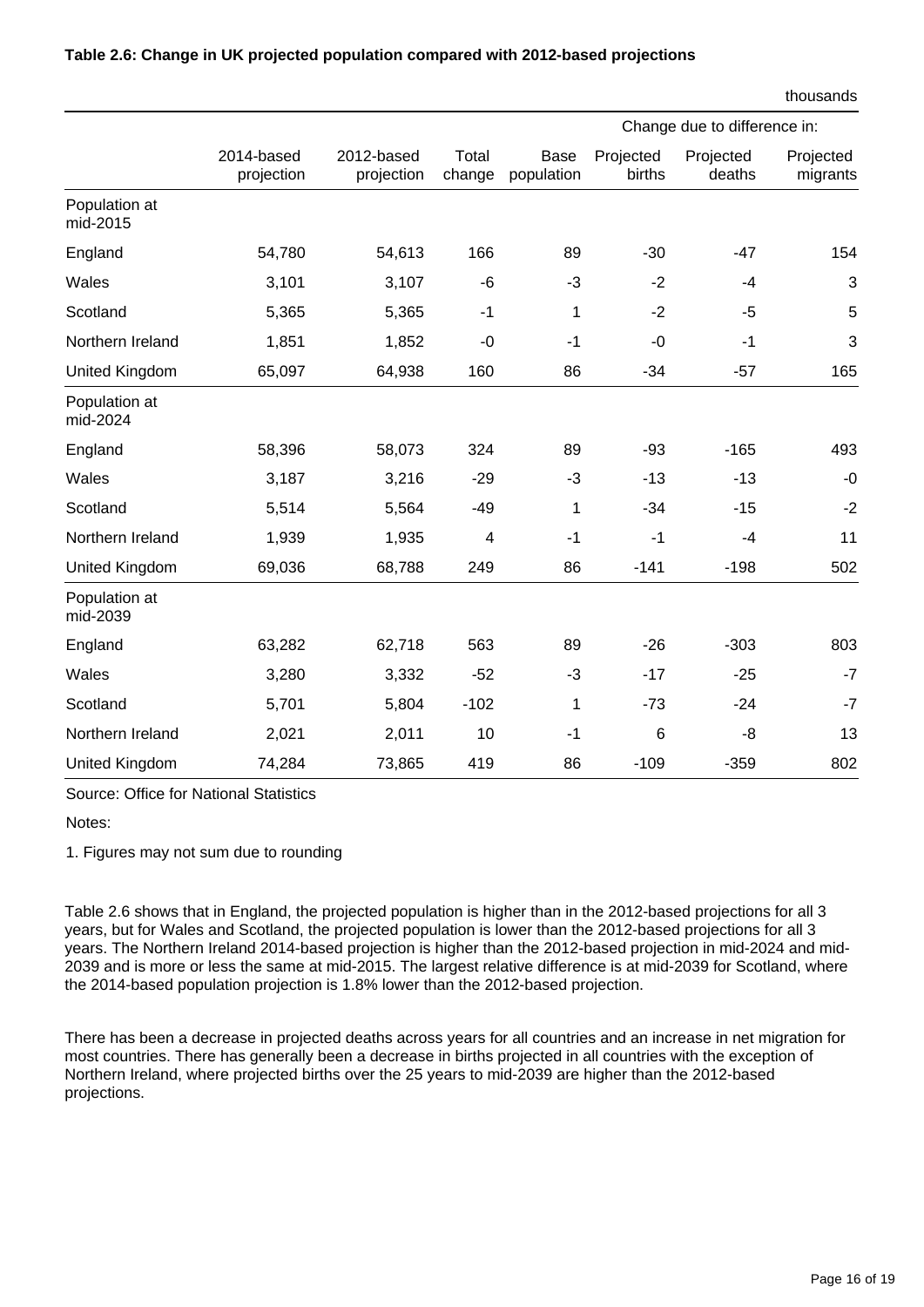### **Distribution by age and sex**

The change in the projected size of the UK population for selected age groups is shown in Table 2.7. Compared with the 2012-based projections, the projected UK population at mid-2039 in the 2014-based projections is higher for those in the age groups between 0 to 74 mainly reflecting the higher net international migration assumptions in the 2014-based projections. For the older population aged 75 and over, the UK population at mid-2039 is lower in the 2014-based projections than the 2012-based projections, reflecting the lower rates of mortality improvement at most ages over 65 and subsequently lower projected period life expectancy at birth.

|                | mid-2014    |                                       | mid-2024<br>mid-2034 |            |        | mid-2039     |        |
|----------------|-------------|---------------------------------------|----------------------|------------|--------|--------------|--------|
| Age            | Thousands   | % Thousands % Thousands % Thousands % |                      |            |        |              |        |
| Under 16       | 53 0.4      |                                       | 35 0.3               | 173 1.3    |        | 216 1.7      |        |
| $16 - 29$      | $-44 - 0.4$ |                                       | 94 0.8               |            | 68 0.6 |              | 57 0.5 |
| $30 - 44$      | 29 0.2      |                                       | 65 0.5               |            | 150.1  |              | 19 0.1 |
| 45-59          | 33 0.3      | 118 0.9                               |                      | 131 1.0    |        | 116 0.9      |        |
| 60-74          | 19 0.2      |                                       | 86 0.8               | 145 1.2    |        | 175 1.5      |        |
| 75 and<br>over | $-4 - 0.1$  | $-149-2.1$                            |                      | $-166-1.9$ |        | $-164 - 1.6$ |        |
| All ages       | 86 0.1      | 249 0.4                               |                      | 366 0.5    |        | 419 0.6      |        |

### **Table 2.7: Change in projected population by age group, UK, 2014-based projections compared with 2012 based projections**

Source: Office for National Statistics

Figure 2.8 shows the changes by individual age and sex. Overall, the male and female projected UK populations are both 0.6% higher than the 2012-based projections.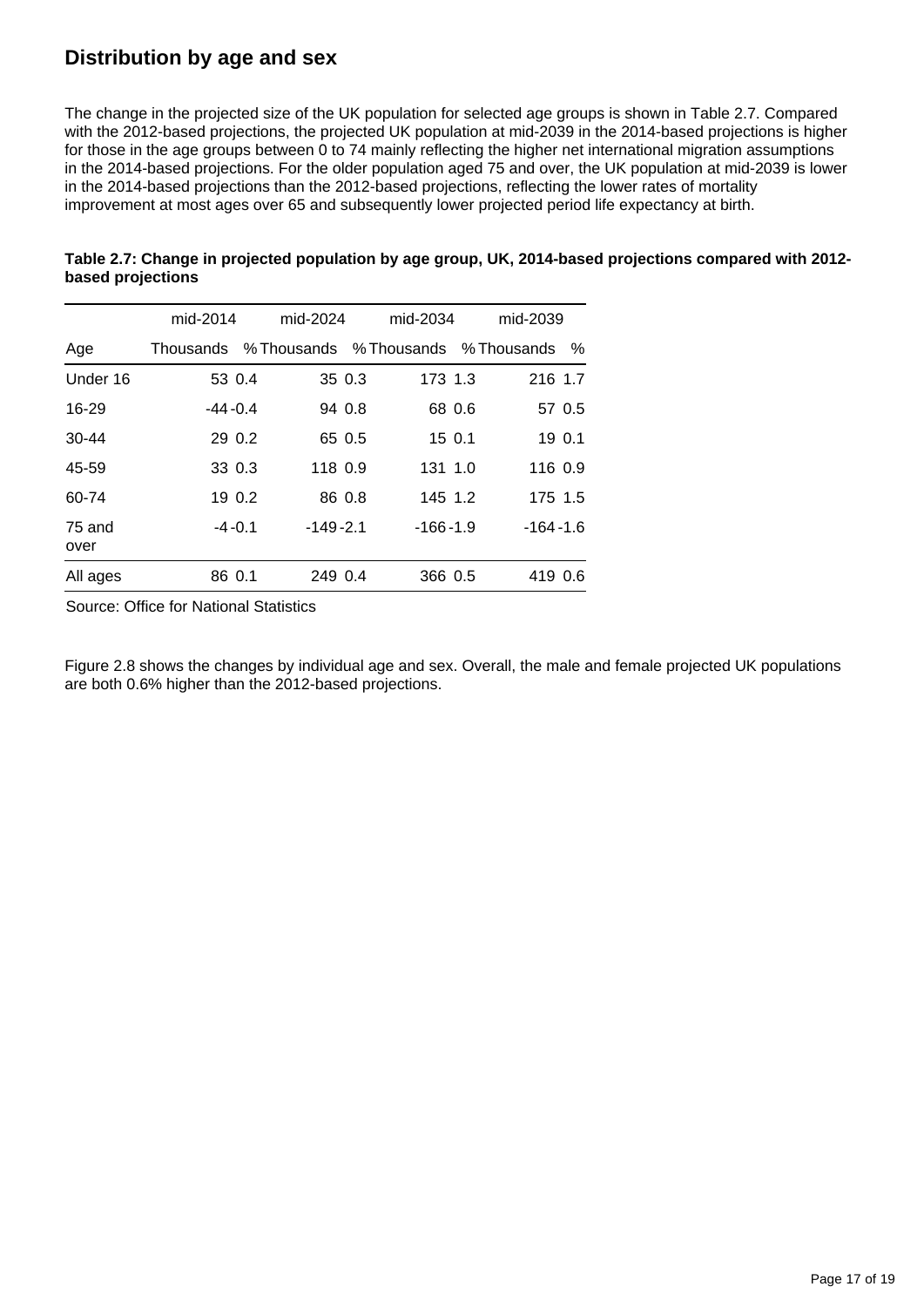

#### **Figure 2.8: Change in projected population at mid-2039 by age and sex compared with the 2012-based projections, UK**

#### **Source: Office for National Statistics**

#### **Notes:**

- 1. Where the percentage change is greater than 0, the 2014-based projection is greater than the 2012-based projection
- 2. Where the percentage change is less than 0, the 2014-based projection is less than the 2012-based projection

The differences observed for particular ages reflect the differences between the base population and underlying assumptions between the 2012-based and 2014-based projections. For example, the reduction in males and females in their early 20s is due to the lower short-term fertility assumptions in the 2014-based projections, leading to a lower number of births to the cohorts reaching their early 20s in mid-2039.

## **7. References**

- 1. The total fertility rate is a summary of fertility and is defined as the average number of children that would be born per woman if all women lived to the end of their childbearing years and experienced the exact current age-specific fertility rates throughout their lifetime.
- 2. Excess winter mortality in England and Wales available at: [http://www.ons.gov.uk](http://www.ons.gov.uk/peoplepopulationandcommunity/birthsdeathsandmarriages/deaths/bulletins/excesswintermortalityinenglandandwales/previousReleases) [/peoplepopulationandcommunity/birthsdeathsandmarriages/deaths/bulletins](http://www.ons.gov.uk/peoplepopulationandcommunity/birthsdeathsandmarriages/deaths/bulletins/excesswintermortalityinenglandandwales/previousReleases) [/excesswintermortalityinenglandandwales/previousReleases](http://www.ons.gov.uk/peoplepopulationandcommunity/birthsdeathsandmarriages/deaths/bulletins/excesswintermortalityinenglandandwales/previousReleases)
- 3. Excess winter mortality in Scotland available at: [http://www.gro-scotland.gov.uk/statistics-and-data/statistics](http://www.gro-scotland.gov.uk/statistics-and-data/statistics/statistics-by-theme/vital-events/deaths/winter-mortality) [/statistics-by-theme/vital-events/deaths/winter-mortality](http://www.gro-scotland.gov.uk/statistics-and-data/statistics/statistics-by-theme/vital-events/deaths/winter-mortality)
- 4. Excess winter mortality in Northern Ireland available at: [http://www.nisra.gov.uk/demography/default.asp32.](http://www.nisra.gov.uk/demography/default.asp32.htm) [htm](http://www.nisra.gov.uk/demography/default.asp32.htm)
- 5. Pensions Act 2014: <http://www.legislation.gov.uk/ukpga/2014/19/contents>
- 6. Johnson P. and Falkingham J. Ageing and economic welfare. Sage publications (1992).